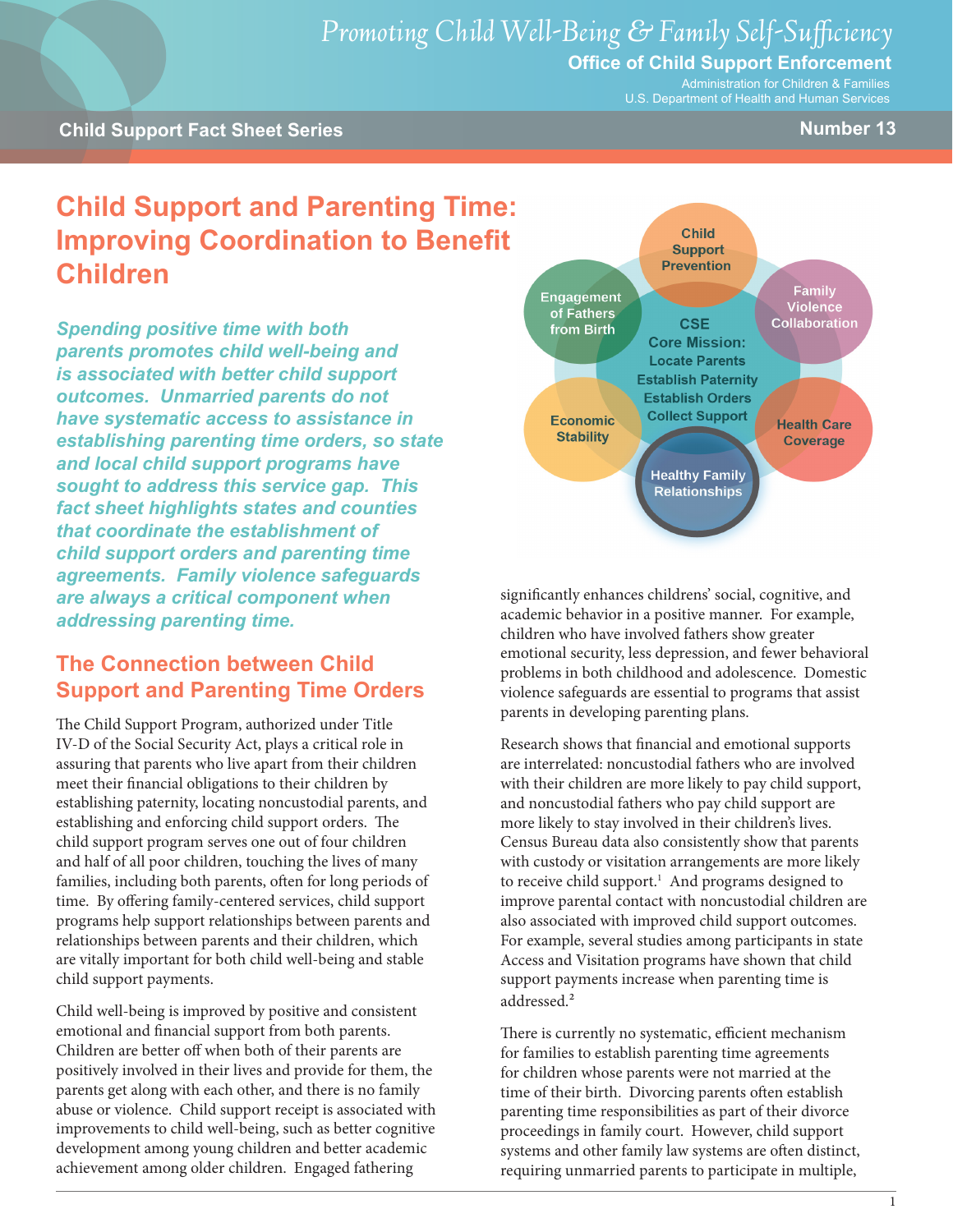**Office of Child Support Enforcement**

Administration for Children & Families U.S. Department of Health and Human Services

#### **Child Support and Parenting Time: Improving Coordination to Benefit Children**

often overlapping, legal proceedings in order to resolve issues of child support and parenting time.<sup>3</sup> While state or local court systems provide ways to resolve parenting disputes, this typically requires a parent to initiate a separate legal proceeding. And, in order to clarify multiple legal obligations and responsibilities, many families with modest means must engage with complicated legal systems, usually without the benefit of legal representation. Child support programs have begun to fill this gap, often working in partnership with courts or Access and Visitation programs.

While child support and parenting time are separate rights usually governed by different state statutes, parenting time is an important component to child support establishment: the child support agency typically needs information about parenting time arrangements in order for child support guideline amounts to be effectively and accurately calculated. This is in part because, in many states, child support calculations are often dependent upon the amount of time a child spends with each parent.

Addressing both the calculation of child support and the amount of parenting time as part of the same process increases efficiency and reduces the burdens on parents of being involved in multiple administrative or judicial processes. A structured, formal approach to parenting time can help both parents manage their co-parenting relationship and reduce conflict, ambiguity, unpredictability, and uncertainty about parenting time arrangements, and may increase child support compliance. Children benefit when they have safe, positive, consistent contact with both parents.

Safely supporting families who have experienced family violence is essential to any parenting time program. While most noncustodial parents are not violent or abusive, safety is a priority in implementing strategies to increase the time parents spend with their children. This is in part because increased opportunities for noncustodial parental involvement can pose challenges and risks, including the potential for increased family violence. There are many forms of family violence, and recognizing the characteristics or patterns in a family is critical to formulating safe and workable parenting time opportunities for children. Empowering parents who have experienced domestic violence and respecting their wishes are also important. In some cases, parenting time is not appropriate, and in others, supervised visitation may be a helpful and appropriate alternative.

To fill this unmet service need, child support programs have begun to develop partnerships and strategies to provide opportunities for parents to establish parenting time agreements with initial child support orders, particularly for parents who were not married to each other at the time of the child's birth and thus did not have access to parenting time assistance through divorce proceedings. Additionally, to provide opportunities for state and local child support agencies to develop, pilot, and evaluate parenting time strategies, OCSE established the Parenting Time Opportunities for Children pilot grant program to learn more about how to build safe, efficient, effective processes for establishing parenting time orders for children served by the Child Support Program. Read more about the pilots in the companion fact sheet.<sup>4</sup>

## **Examples of Existing Child Support Program Components to Establish Parenting Time**

A handful of states have child support program initiatives that incorporate parenting time agreements into initial child support orders, described below.<sup>5</sup> Many of the projects focus on memorializing parenting arrangements where the parents already agree upon the division of time. Domestic violence safeguards are an important part of these programs.

Many of these programs are supported through partnership with courts or other agencies. State child support programs are delivering family-centered services with child support program matching funds provided under Title IV-D of the Social Security Act as well as other funding sources. These other funding sources include competitive grant funding from OCSE and State Access and Visitation grant funding. Some partner with other organizations to utilize services funded through other sources.

#### **Michigan**

Michigan provides assistance establishing parenting time through its Friend of the Court (FOC) program and through mediation services. It is common for parenting plans to be established concurrently with initial child support orders. Where a court has determined that parenting time is appropriate, the FOC is charged with supervising and facilitating parents' visitation and access to their children. This includes providing functions such as mediation, supervised visitation, custody and child support enforcement, and parenting time compliance.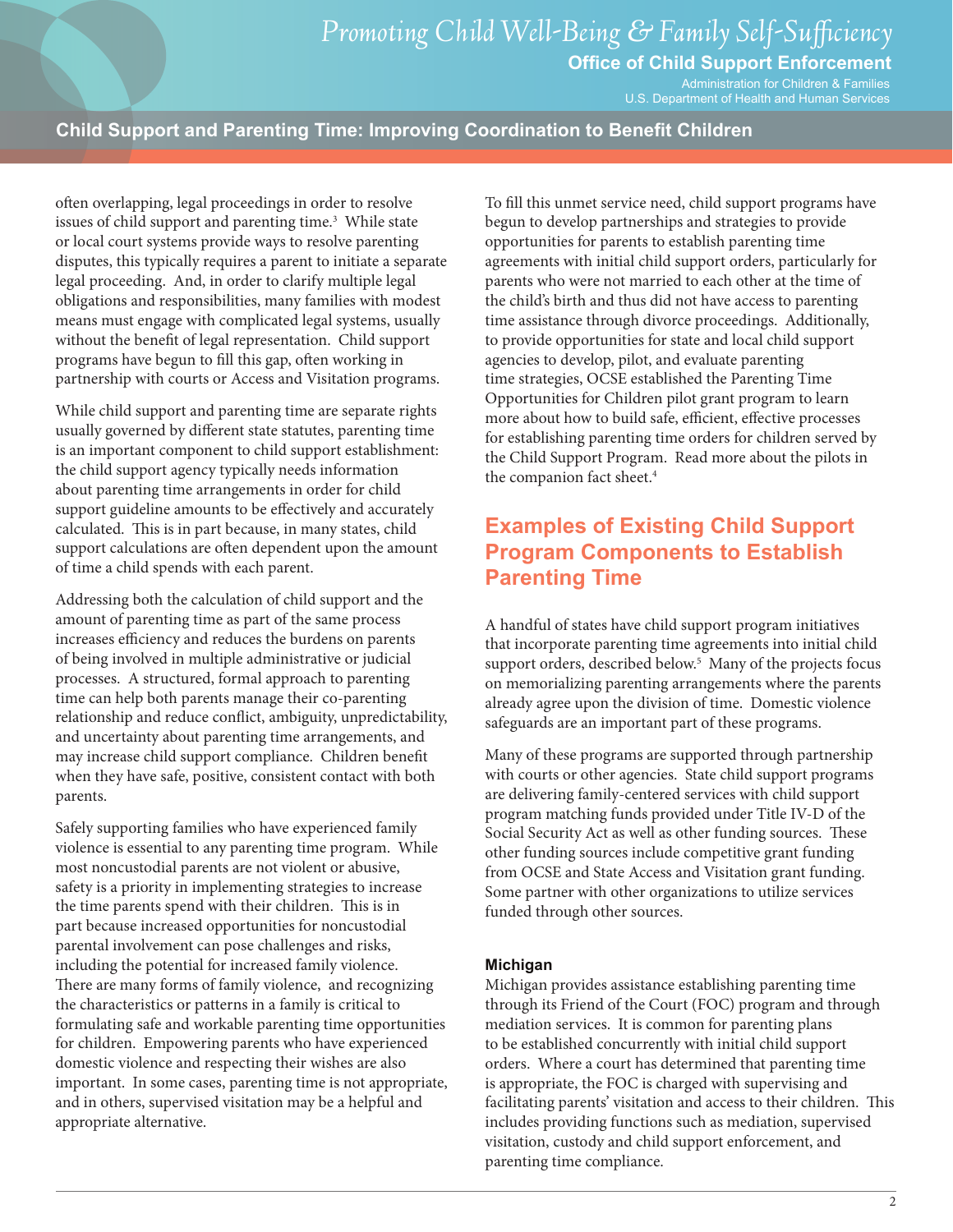**Office of Child Support Enforcement**

Administration for Children & Families U.S. Department of Health and Human Services

**Child Support and Parenting Time: Improving Coordination to Benefit Children**

Michigan provides a Parenting Time Guideline manual that offers suggestions and recommendations for use by FOC staff and parents to address issues relevant to the most common parenting time arrangements.<sup>6</sup> With the help of the FOC, parents can also file motions and schedule hearings to address parenting time concerns. To assist in performing these functions, Michigan provides extensive domestic violence screening and training<sup>7</sup> to its staff to ensure that these issues will be appropriately identified and addressed.

#### **Texas**

Perhaps the most standardized, statewide program incorporating parenting time agreements into child support orders is in Texas. Pursuant to Texas Family Code, parenting time arrangements are currently established in initial child support orders, so parents with a child support order also receive a parenting time order called a "possession order." Texas has a special protocol for cases in which there are allegations of family violence, as those cases are decided judicially rather than administratively. In collaboration with domestic violence advocates, the Texas child support program has strong domestic violence safeguards to ensure that domestic violence victims can safely establish child support and parenting time orders. This includes a website dedicated to getting child support safely, and a statewide child support domestic violence training initiative.8 Texas provides many opportunities to assist parents on shared parenting, including a nationallyrecognized hotline<sup>9</sup> in which attorneys provide free legal information and assistance related to parenting time and child support, a sticker calendar that helps children and parents plan their schedules,<sup>10</sup> and a bilingual website<sup>11</sup> for parents.

Some programs that include parenting time agreements in child support orders are operated at the county or local level, rather than statewide. Below are examples of local programs.



#### **California, Orange County**

California has a statewide Family Law Facilitator Program that offers free legal assistance to self-represented litigants in family court.12 In Orange County, the Office of the Family Law Facilitator may assist parents with parenting time.<sup>13</sup> The Family Law Facilitator provides general legal information to customers and individualized help with court forms and legal filings. Although the attorneys do not provide direct representation, the office has information on parenting time and child support and may also provide legal referrals.

#### **Minnesota, Hennepin County**

Hennepin County operates a specialized "Co-Parent" court that establishes paternity, support, and parenting time.<sup>14</sup> Hennepin County's Child Support Enforcement Division is a partner in this court, and the parenting plans ultimately become part of the court order.15 Domestic violence organizations are also partners in the specialized court and domestic violence advocates are present at every



court hearing.16 The court requires parents to attend parenting education workshops and provides individual case management and mediation services.

In addition to the programs described above, a few state or county child support agencies help coordinate parenting time orders, often through programs with specific eligibility criteria as in several counties in South Carolina, Connecticut, Hawaii, Ohio, and certain judicial districts in Tennessee. In other states, such as North Dakota, the child support program provides parents with online information regarding parenting time.17 Other states provide referrals to legal service providers or provide information about legal assistance with parenting time issues.<sup>18</sup>